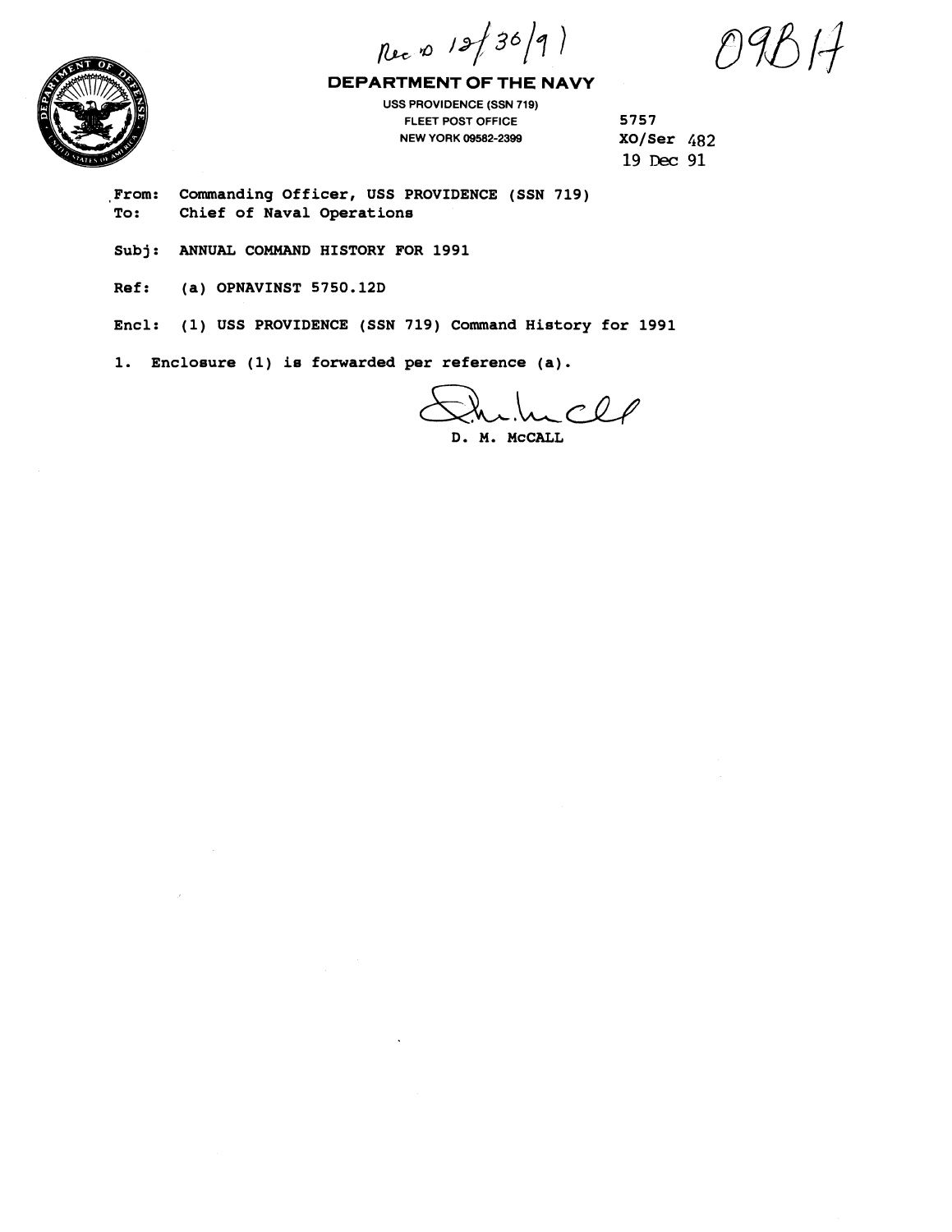#### USS PROVIDENCE (SSN 719) COMMAND HISTORY - 1991

### **COMMAND COMPOSITION AND ORGANIZATION:**

**Commander Submarine Force U. S. Atlantic Fleet Vice Admiral H. G. CHILES, JR. Commander, Submarine Group TWO Rear Admiral H. W. HABERMEYER Commander, Submarine Development Captain E. P. GIAMBASTIANI Squadron TWELVE Commanding Officer, USS PROVIDENCE Commander D. M. McCALL (SSN 719)** 

**Homeported: Groton, Connecticut Unit Identification Code: 21029** 

### **CHRONOLOGY:**

| 1 JAN - 6 JAN      | In port Groton, Connecticut for Holiday Stand down.              |
|--------------------|------------------------------------------------------------------|
| 7 JAN - 9 JAN      | In port Groton, Connecticut for Supply Management<br>Inspection. |
| 10 JAN - 12 JAN    | Enroute to Port Canaveral, Florida with USS BOSTON.              |
| 13 JAN             | BSP, Port Canveral, Florida.                                     |
| 13 JAN - 17 JAN    | At sea services.                                                 |
| 17 JAN - 18 JAN    | Weapons Certification.                                           |
| 19 JAN - 22 JAN    | LANTSUBASWEX 1-91.                                               |
| $23$ JAN $-26$ JAN | USS PROVIDENCE at sea examination.                               |
| 27 JAN             | Fleet Acoustic Sound Trials in Exuma Sound.                      |
| 28 JAN - 29 JAN    | Enroute to Port Canaveral, Florida.                              |
| $30$ JAN $-$ 8 FEB | Preservation Upkeep in Port Canaveral, Florida.                  |
| <b>10 FEB</b>      | Enroute to Narragansett Bay Operation Area.                      |
| $12$ FEB - 15 FEB  | Underway.                                                        |
| 16 FEB - 23 FEB    | CNO Operations 1258.                                             |

**Enclosure (17)**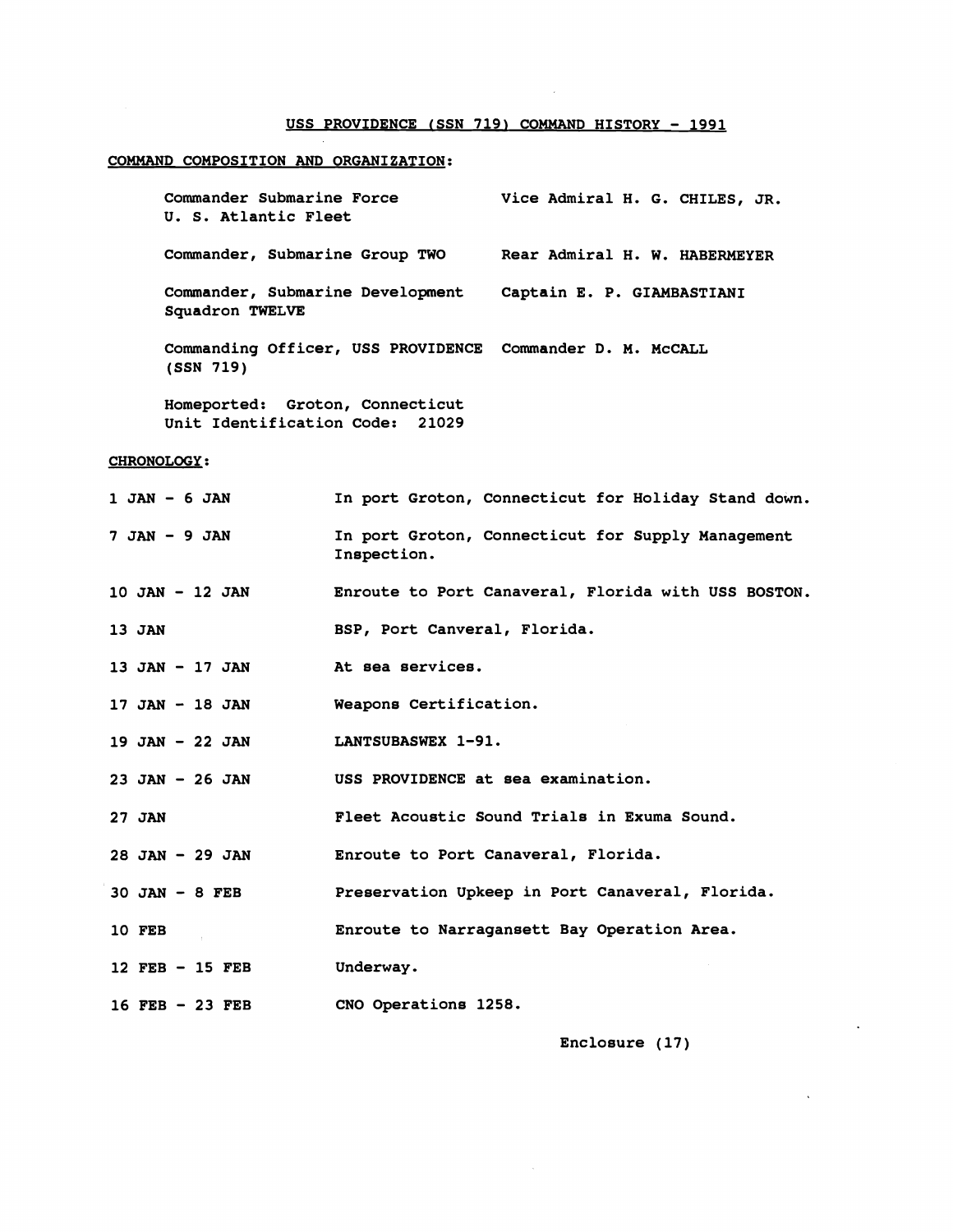# **CHRONOLOGY IContinuedl:**

| 23 FEB              | Moored Groton, Connecticut.                                                         |
|---------------------|-------------------------------------------------------------------------------------|
| $24$ FEB - 29 MAR   | Upkeep. (Cooldown - 1 MAR/Heatup - 28 MAR)                                          |
| $20$ MAR $-27$ MAR  | Drydocked.                                                                          |
| $30$ MAR $-5$ APR   | Selected Refresher Training.                                                        |
| $6$ APR $-$ 8 APR   | Enroute to Autec, Bahamas.                                                          |
| $9$ APR $-$ 12 APR  | Operations with USS SAN JUAN.                                                       |
| 13 APR $-$ 14 APR   | Type Training with USS GREENLING.                                                   |
| <b>15 APR</b>       | Anchored, Nassau Bahamas.                                                           |
| 15 APR - 17 APR     | Services underway.                                                                  |
| 18 APR $-24$ APR    | Type Training with USS WHALE.                                                       |
| $24$ APR - 26 APR   | Enroute to Groton, Connecticut. Supporting AN/BSY-1<br>operation with USS SAN JUAN. |
| $27$ APR - 12 MAY   | Upkeep in Groton, Connecticut.                                                      |
| 13 MAY              | Underway for training.                                                              |
| 14 MAY              | Moored NUSC, New London for voyage repairs.                                         |
| $14$ MAY - 17 MAY   | Underway for Type Training.                                                         |
| 17 MAY              | Navy League VIP Cruise.                                                             |
| $18$ MAY - 23 JUN   | Upkeep in Groton, Connecticut.                                                      |
| $20$ MAY $-$ 24 MAY | Drydocked.                                                                          |
| $24$ JUN - 27 JUN   | Underway with USS BOSTON.                                                           |
| <b>28 JUN</b>       | Dependents Cruise.                                                                  |
| 29 JUN -30 JUN      | Type Training in port.                                                              |
| 1 JUL - 21 JUL      | Pre-Overseas Movement Certification.                                                |